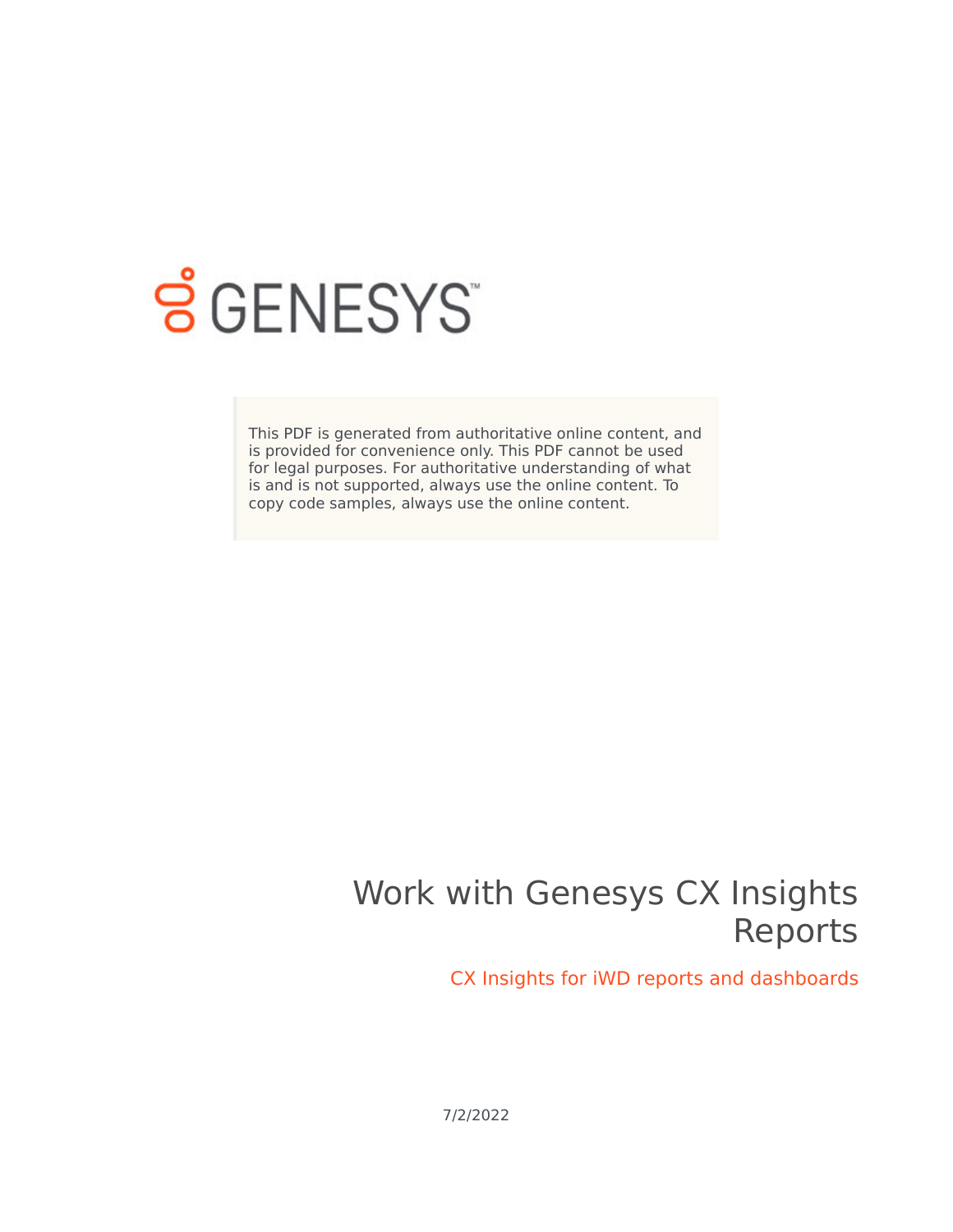## Contents

- 1 [Access](#page-3-0)
- 2 [About iWD reports](#page-3-1)
- 3 [General comments about the iWD reports](#page-4-0)
	- 3.1 [Averages](#page-4-1)
	- 3.2 [Comments on queues](#page-4-2)
	- 3.3 [Viewing the day's activities](#page-4-3)
- 4 [Other reports](#page-5-0)
- 5 [Related topics](#page-5-1)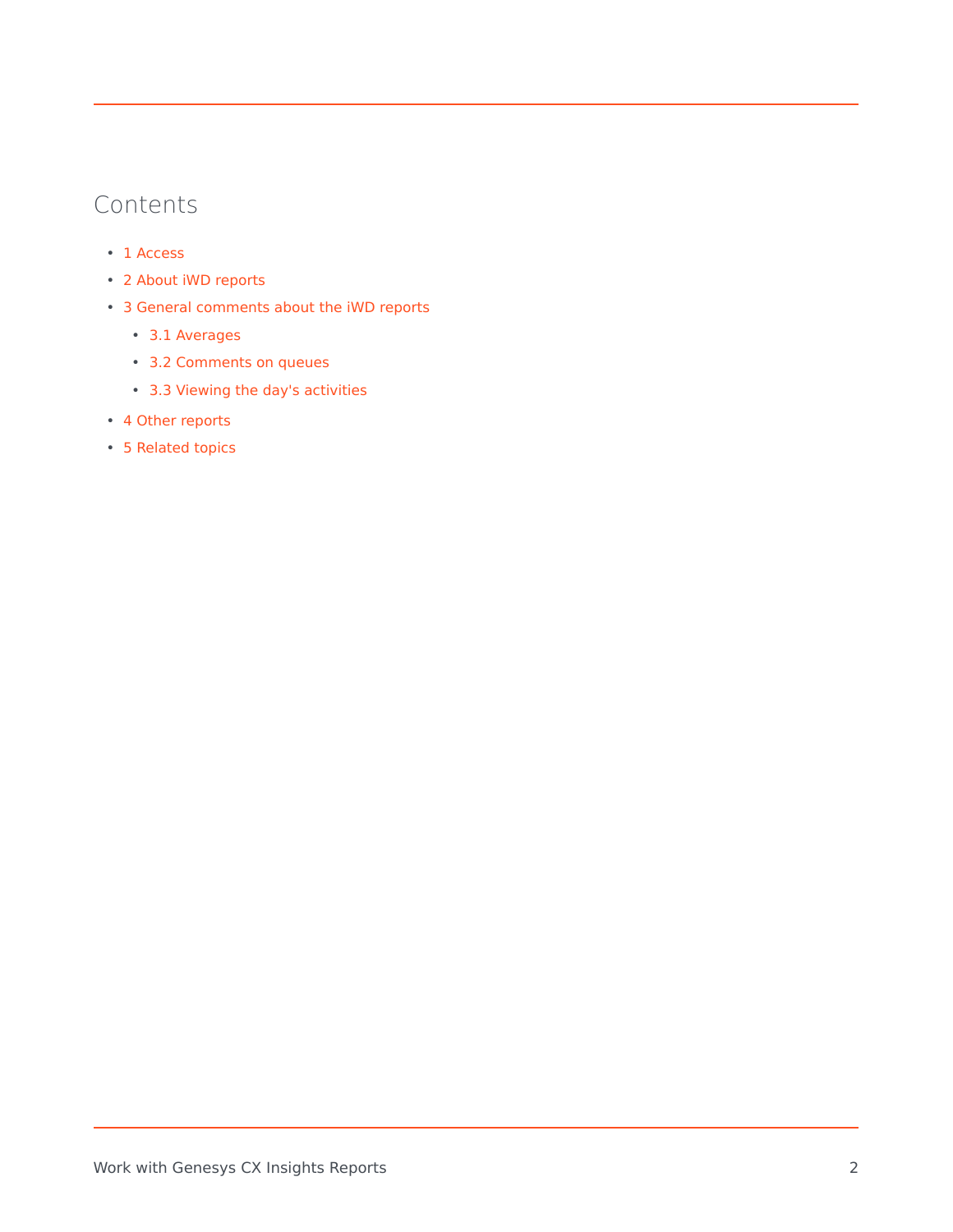- Administrator
- Supervisor

Analyze activity in contact centers that use iWD Data Mart.

#### **Related documentation:**

- •
- •
- •
- •

This page describes reports in the **CX Insights for iWD** project, which is separate from the regular **CX Insights** project.

The **CX Insights for iWD** project **Shared Reports** folder contains just two folders: **Custom** and **CX Insights for iWD**. The **CX Insights for iWD** folder contains reports you can use to learn more about contact center interactions involving Genesys Info Mart and intelligent Workload Distribution (iWD).

Reports in the **CX Insights for iWD** folder are ready-to-use, but as always, can be modified to suit your specific business needs.

#### Important

Historical reporting reports only on the two highest levels of the Cloud iWD Category structure, which correspond to Departments and Processes. These are added to historical reporting when the first interaction arrives. Subsequent Category name changes are not reported. Levels three and below do not appear in historical reports.

#### Important

Genesys recommends that when you create or customize reports, observe the following rules, to minimize problems:

• In any report, employ metrics and attributes from a single subfolder. Do not mix data from different subfolders.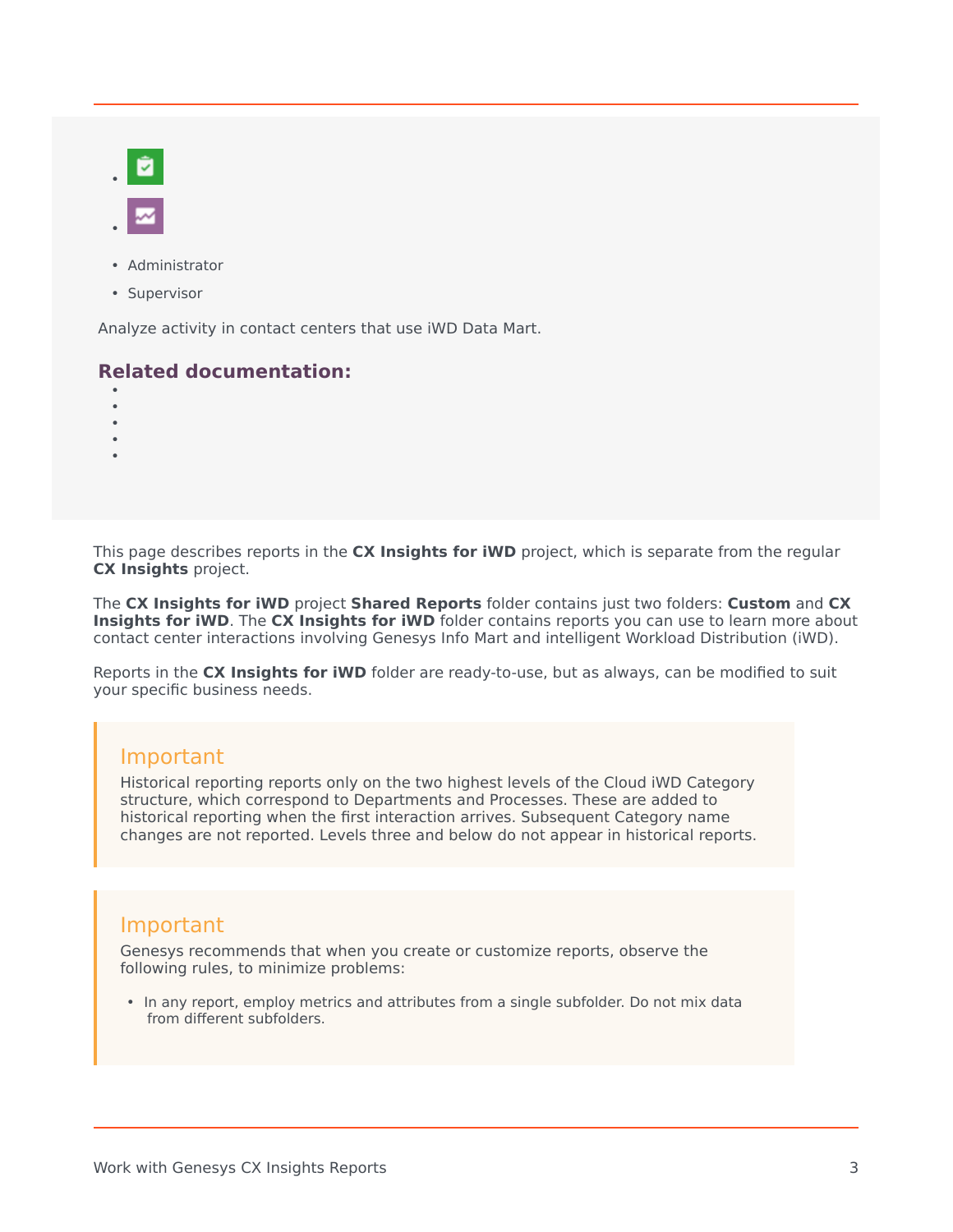• Select one or more Time attributes in every report.

## <span id="page-3-0"></span>Access

For more information about how to access historical reports, see Generate and use historical reports.

## About iWD reports

<span id="page-3-1"></span>

The following reports are available in the **CX Insights for iWD** folder:

- Capture Point Business Value Report
- Capture Point Dashboard
- Capture Point Task Duration Report
- Customer Segment Service Level Dashboard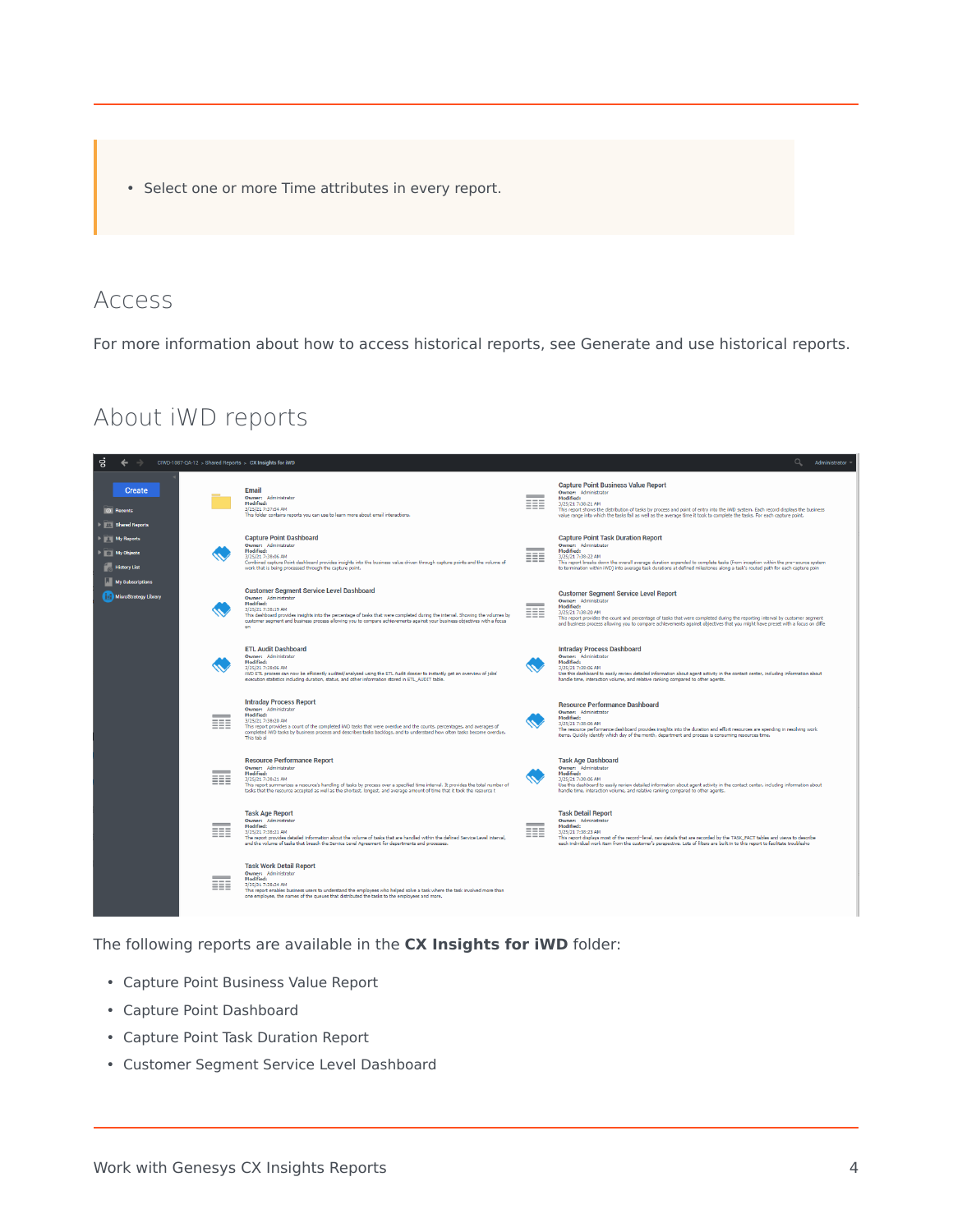- Customer Segment Service Level Report
- ETL Audit Dashboard
- Inbound Intraday Email Process Report
- Intraday Process Dashboard
- Intraday Process Report
- Outbound Email Report
- Resource Performance Dashboard
- Resource Performance Report
- Task Age Dashboard
- Task Age Report
- Task Detail Report
- Task Work Detail Report

## <span id="page-4-0"></span>General comments about the iWD reports

The information in this section can help you understand the CX Insights for iWD reports.

#### <span id="page-4-1"></span>Averages

Averages in the reports that report 0 (zero) values indicate either 0 duration or 0 count. For example, Average Hold Time is calculated as: AverageHoldTime =  $Activity(HoldTime)/Activity(Hold) =$ 0. An average hold time of 0 could signify either that interactions were placed on hold for 0 seconds, or that no interactions were placed on hold at all during the reporting interval.

#### <span id="page-4-2"></span>Comments on queues

#### Important

The terms **Queue**, **QueueType**, and **QueueTargetName** appear in some reports but you can ignore them for activity related to iWD in Genesys Multicloud CX. Other terms that appear in reporting but that you can ignore are mentioned in the relevant report topic.

#### <span id="page-4-3"></span>Viewing the day's activities

The accuracy of the reports for viewing the current day's activities depends on when transformation and aggregation complete throughout a day and how soon you run the reports.